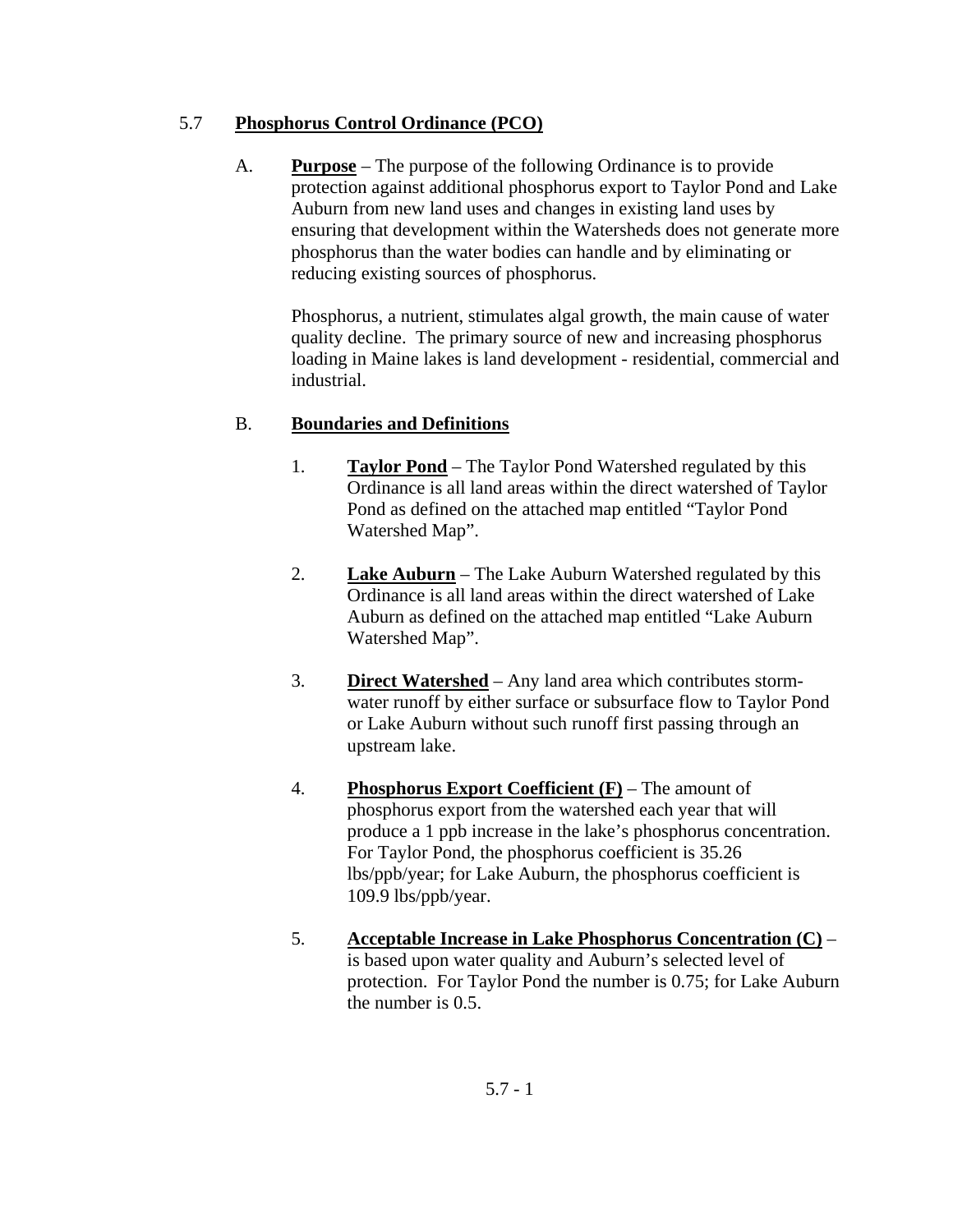- 6. **Future Area to be Developed**  $(D)$  This is an estimate of the acreage in Auburn's share of the direct watersheds that will be developed during the planning period of 50 years. For Taylor Pond, the estimated future developed acreage is 715.3; for Lake Auburn, the estimated future developed acreage is 1,180.0.
- 7. **Per-Acre Phosphorus Allocation (P)** This is the acceptable increase of phosphorus export per acre in the watershed as determined by solving the following equation  $(P) = (FC)/(D)$ . For Taylor Pond, the phosphorus allocation is 0.036; for Lake Auburn, the phosphorus allocation is 0.047.
- C. **Applicability** This Ordinance shall apply to all land areas within the direct watersheds of Taylor Pond and Lake Auburn. The following land uses shall be required to obtain a phosphorus control permit and conform to the standards contained in this Ordinance.
	- 1. Any new building or structure with more than 575 square feet of ground floor area.
	- 2. Any expansions or series of expansions of ground floor area of any existing building which increases the area of the ground floor by more than 30 percent of that which exists at the time of adoption of this Ordinance.
	- 3. Any earth moving, brush and tree cutting which impacts 10,000 square feet or more whether accomplished as a single activity or as a series of activities beginning on the date of adoption of this Ordinance shall only meet the criteria contained in Section 5.7.F.
	- 4. Road or driveway construction and reconstruction and parking area construction which affects more than 1,500 square feet of land area whether accomplished as a single activity or as a series of activities beginning on the date of adoption of this Ordinance shall only meet the criteria contained in Section 5.7.F.
	- 5. All projects for which Special Exception, Site Plan and Subdivision Review is required.

# D. **This Ordinance shall not apply to**:

1. Changes of use within an existing structure where no ground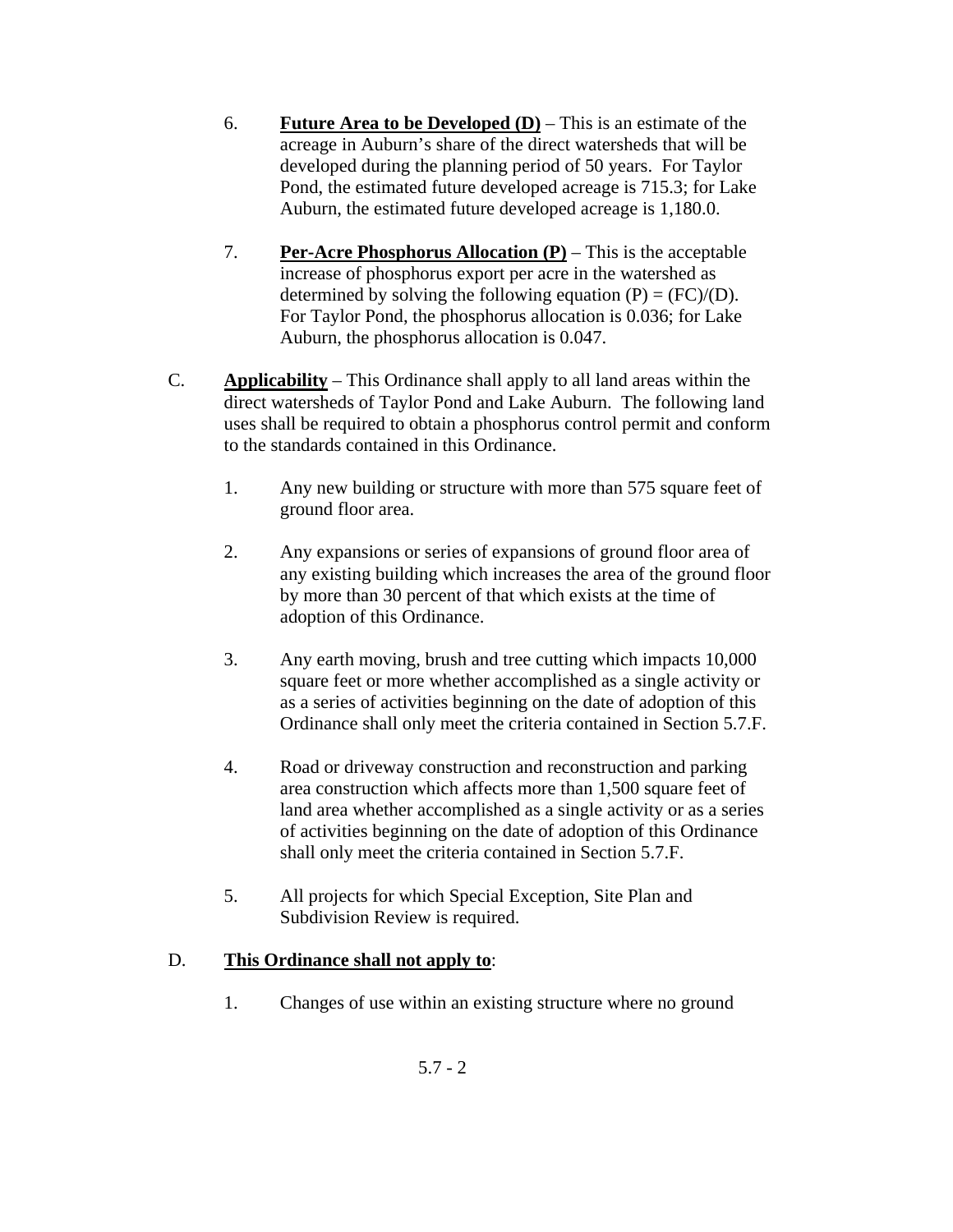floor expansion and/or road, driveway and parking area expansion is planned.

- 2. Timber management or harvesting operations conducted according to a management plan prepared and supervised by a registered forester (unless required by Article 5.3) or the Auburn Water District.
- 3. Agricultural uses conducted according to a soil and water conservation plan approved by the Androscoggin County Soil and Water Conservation District.
- E. **Best Management Practices**  Agriculture, silviculture, mining, chemical use and storage and waste disposal activities should be conducted in accordance with the Best Management Practices (BMPs) as recommended by the Department of Environmental Protection, the Maine Soil and Water Conservation Commission, the Cooperative Extension Service or other appropriate public service agency. New roads and the reconstruction of existing roads, driveways, drainage diversions, ditches and roadside buffers should be designed for the worst storm conditions in accordance with the Best Management Practices (BMPs) recommended by the Department of Environmental Protection, the Maine Soil and Water Conservation Commission, the Cooperative Extension Service or other appropriate public service agency.
- F. **Erosion and Sedimentation Controls** A comprehensive erosion and sedimentation control plan, including a proposed program for the maintenance and periodic inspection of all control facilities which will remain after the project is completed and a designation of the responsible party, shall be submitted as follows:
	- 1. **Taylor Pond Watershed** A plan designed in accordance with the applicable sections of Chapter 8 of the DEP Phosphorous Control and Lake Watersheds: A Technical Guide to Evaluating New Development, the latest edition of the Maine Erosion and sediment Control Handbook and Chapter 32 of the Auburn Ordinances.
	- 2. **Lake Auburn Watershed** A plan designed in accordance with the applicable sections of Chapter 8 of the DEP Phosphorous Control and Lake Watersheds: A Technical Guide to Evaluating New Development, the latest edition of the Maine Erosion and Sediment Control Handbook, Chapter 32 of the Auburn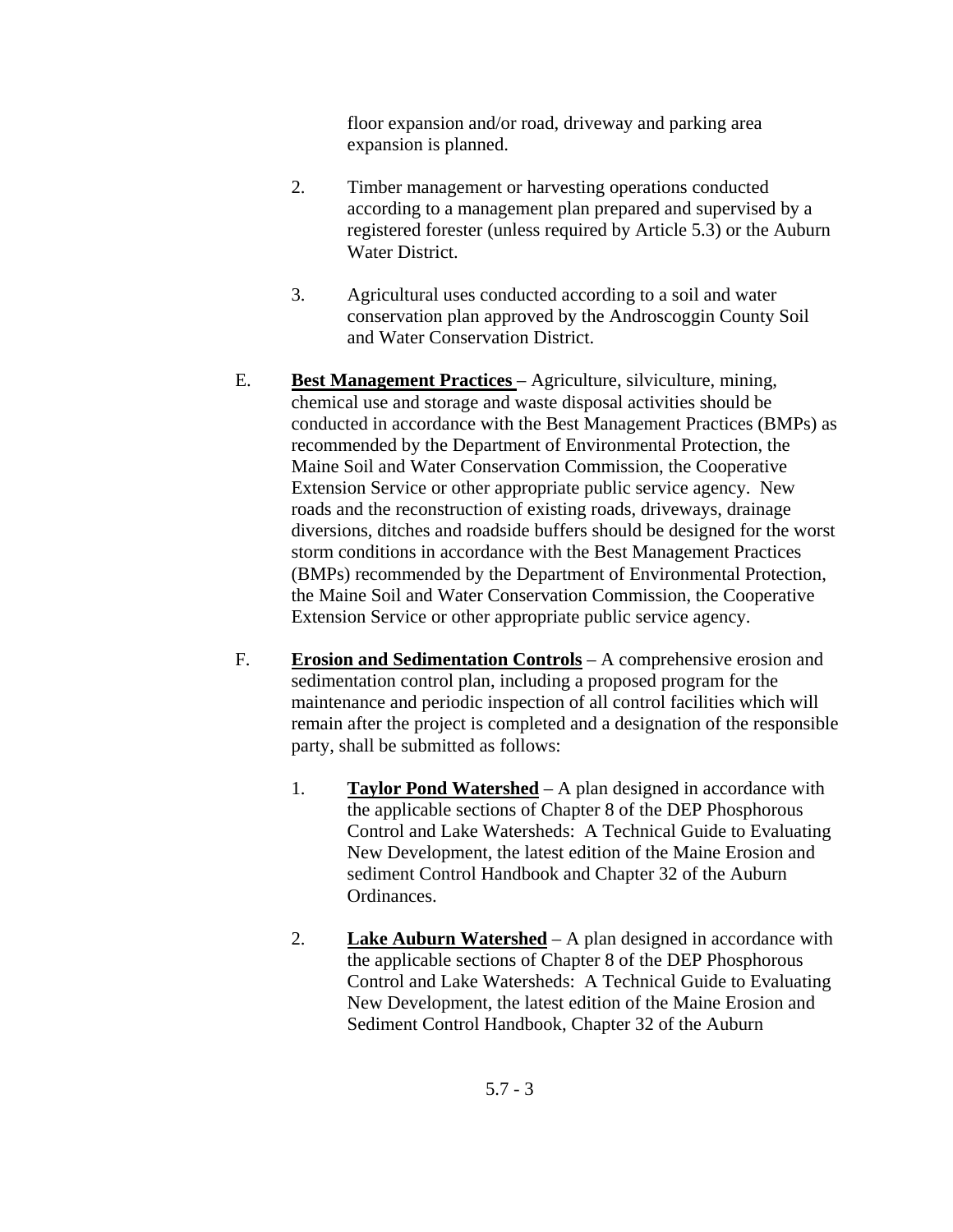Ordinances and criteria of the Auburn Water District or Commission.

G. **Submission Requirements** – All projects subject to review under the provisions of this Ordinance shall submit a phosphorus control plan and maintenance provisions meeting the standards set forth in the manual "Phosphorus Control and Lake Watersheds A Technical Guide to Evaluating New Development" (Maine DEP et-al., September 1989 with the Simple Review Method revised in May 1990).

### 1. **Plan Submission**

Plans shall be submitted and processed in accordance with Article 7 of this Chapter. In addition to the requirements for submission under this Article, the following instruction shall be provided:

- a. A long-term maintenance plan for all phosphorus control measures including provisions for inspection and repair, designation of responsible parties, contractual obligations and proposed deed restrictions.
- b. Hydrologic soil class of all areas to be cleared or where clearing will be permitted, with the area indicated in square feet of each lot using the appropriate method as described in the Phosphorus Control Manual.
- c. All calculations and worksheets in the format of those contained in the Phosphorus Control Manual and detailed construction specifications and diagrams for all control measures.
- d. A comprehensive erosion and sedimentation control plan, designed in accordance with the Maine Erosion and Sediment Control Handbook for Construction: Best Management Practices, March 1991 and Chapter 32 of the Auburn Ordinances.

# 2. **Review Method**

a. All projects shall use the Standard Review Method and shall conform to the Phosphorus Allocation standard set forth in this Ordinance including the following: